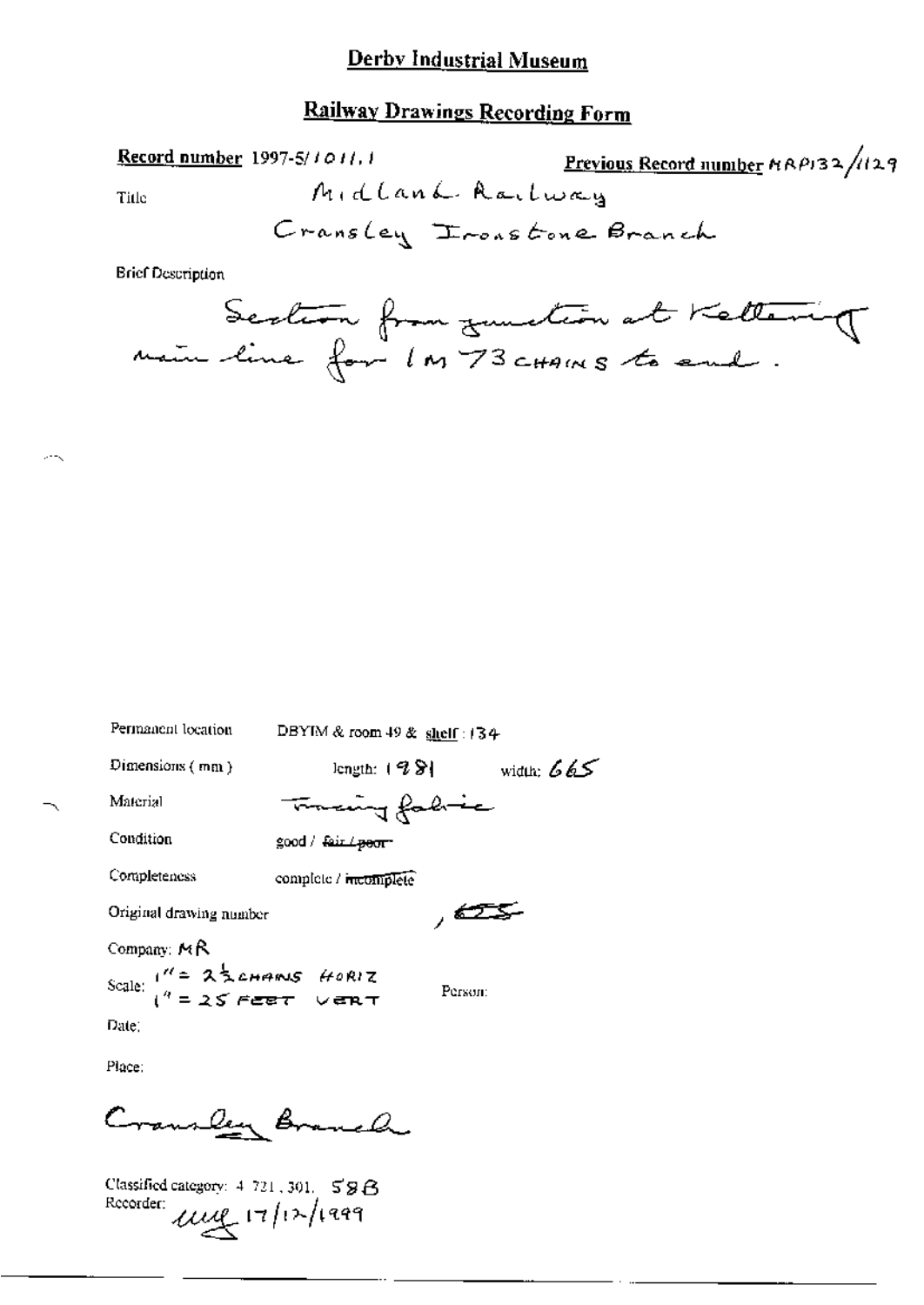# **Railway Drawings Recording Form**

 $\lambda$ 

$$
m \nmid \text{tr} \nmid 4m \nmid 34
$$

| Permanent location                         | DBYIM & room $49$ & shelf: 13 4- |              |
|--------------------------------------------|----------------------------------|--------------|
| Dimensions (mm)                            | length: ${\sim}880$              | width: $650$ |
| Material                                   | Tracing folore                   |              |
| Condition                                  | $good /$ $fair / pool$           |              |
| Completeness                               | complete / incomplete -          |              |
| Original drawing number                    | كحكار                            |              |
| Company: $\mu_1R$                          |                                  |              |
| Scale $1'' = 2^{\frac{1}{2}}$ chains HORIZ | Person:                          |              |
| Date:                                      |                                  |              |

Place:

Crawley Branch

Classified category: 4, 721, 301, 5843<br>Recorder:  $\mathcal{L}\mathcal{L}\left(\sqrt{7/727}\right)$   $\sqrt{499}$ 

 $\overline{\phantom{a}}$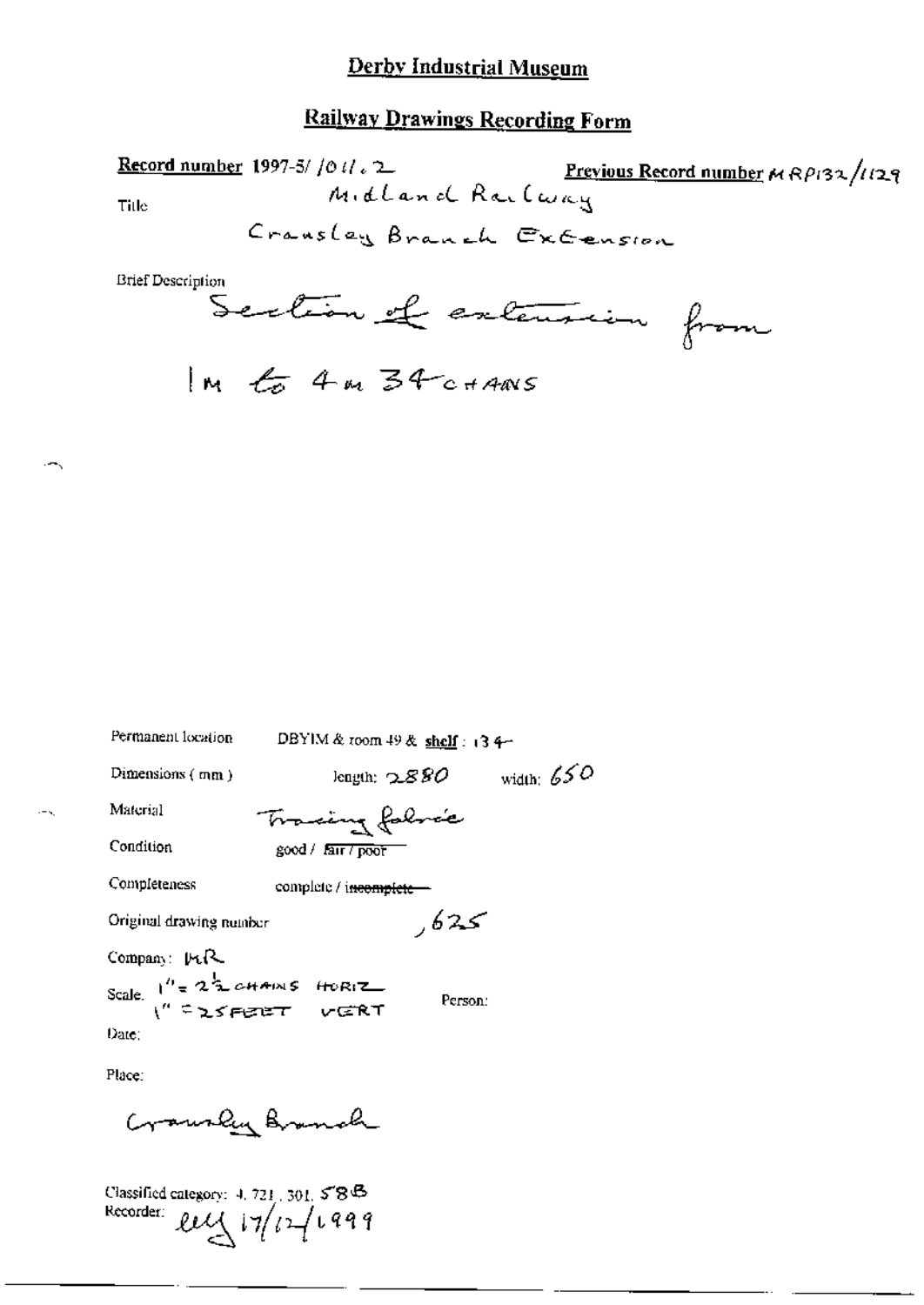# Railway Drawings Recording Form

CATTELL Record number  $1971 - 384/360.1$ Previous Record number  $1506$ MIDLAND RAILWAY Title IRCHESTER & RAUNDS BRANCH CRANSLEY BRANCH & EXTENSION Brief Description LANO PLAN

Cover rheat for plans.

| Permanent location                                                      | 33<br>DBYIM & room $\overline{AB}$ & shelf; $\overline{AB}$ - 560. 2 |                     |  |
|-------------------------------------------------------------------------|----------------------------------------------------------------------|---------------------|--|
| Dimensions (mm)                                                         | length: $8/0$                                                        | width: $535$        |  |
| Material                                                                |                                                                      |                     |  |
| Condition                                                               | good / fair poor                                                     |                     |  |
| Completeness                                                            | complete / incomplete-                                               |                     |  |
| Original drawing number                                                 |                                                                      |                     |  |
| Company: MR                                                             |                                                                      |                     |  |
| Scale:                                                                  |                                                                      |                     |  |
| Date: $\sqrt{912}$                                                      |                                                                      | Person: PS McCallum |  |
| Place.                                                                  |                                                                      |                     |  |
| $4 - \ell$ , $2\pi$                                                     |                                                                      |                     |  |
| Classified category: 4, 721, 301, $S \in A$ 58B<br>Recorder: $147/2002$ |                                                                      |                     |  |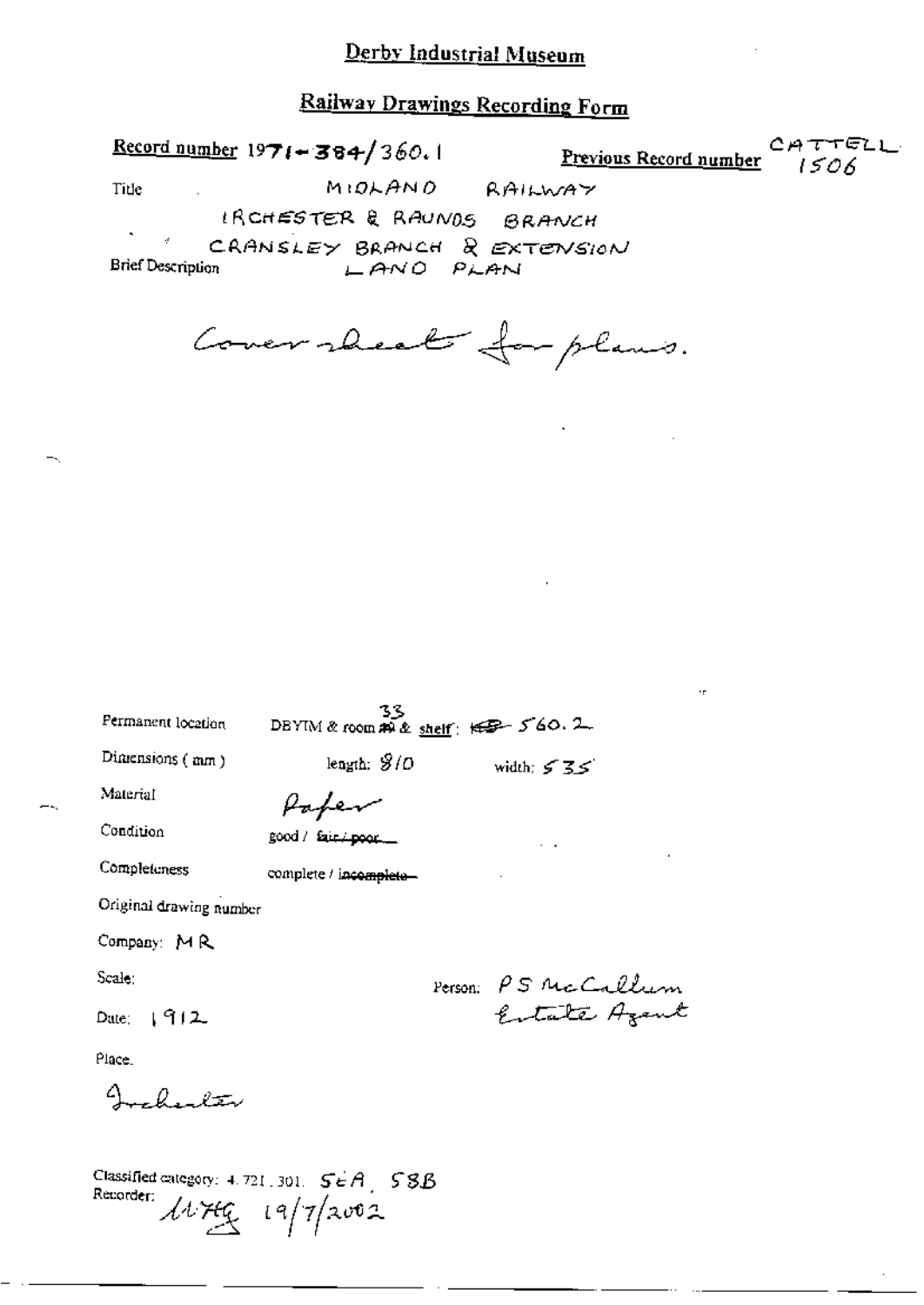# Railway Drawings Recording Form

Record number  $1971 - 384 / 360.7$ 

CATTELL <u>Previous Record number</u>  $1506$ 

 $\epsilon_{\rm A}$ 

Tide

÷.

**Brief Description** 

| Permanent location                                 | DBYIM & room # & shelf: $6755560.2$      |
|----------------------------------------------------|------------------------------------------|
| Dimensions $(mm)$                                  | length: $810$ width: $535$               |
| Material                                           |                                          |
| Condition                                          | sood / f <del>air / poor</del>           |
| Completeness                                       | complete / incomplete                    |
| Original drawing number SHEET                      |                                          |
| Company: $AR$                                      |                                          |
| Scale: $\mathbf{I}^H = 2 \cdot c \cdot \mathbf{A}$ | Person:                                  |
| Date $i$ 9 1 2                                     |                                          |
| Place.                                             |                                          |
| Kettering                                          | $724 MP = 712 M.P.0 - 4 M.P. Brand line$ |
|                                                    |                                          |
| Classified category: $4.721$ and $\leq$ O R        |                                          |

Classified category: 4 721 301. 58B<br>Recorder:<br> $\mu v \neq 4$  19/7/2002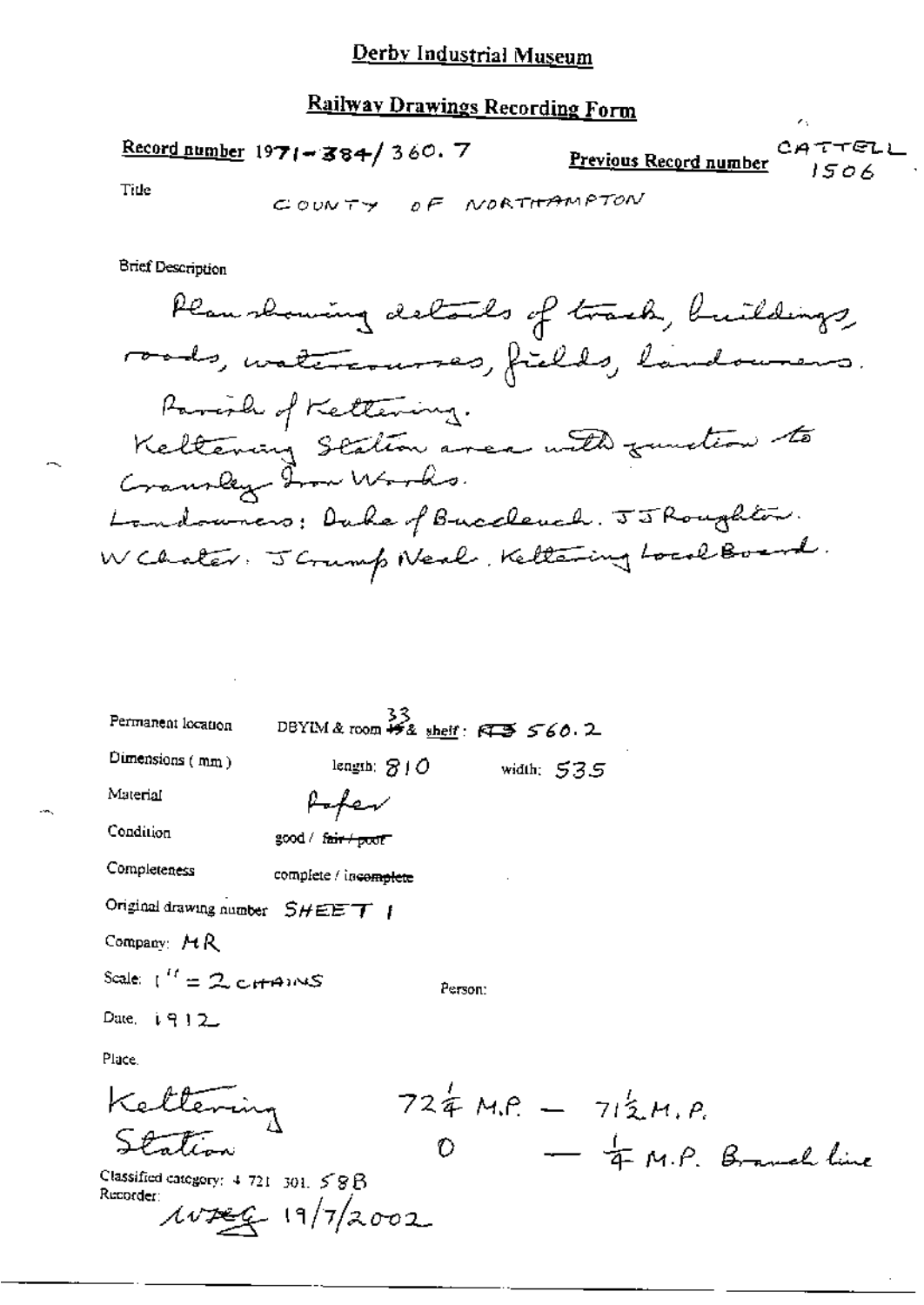# **Railway Drawings Recording Form**

**Previous Record number**  $CATTELL$  $Record$  number 1971-384/360. 8</u> Title COUNTY OF NORTHAMPTON

**Brief Description** 

Planshowing details of track, buildings, roods, untercauses, fields, landourers. Panish of Keltering, Parish of Broughton. Landowners: Ruber of Buccheugh. Lord Overstone. Rev granville Forbes. W Somerset Rose

| Permanent location                           | $33$<br>DBYIM & room #9 & <u>shelf</u> : $45$ 560.2 |                            |  |
|----------------------------------------------|-----------------------------------------------------|----------------------------|--|
| Dimensions (mm)                              |                                                     | length: $810$ width: $535$ |  |
| Material                                     |                                                     |                            |  |
| Condition                                    | good / f <del>air / poor</del>                      |                            |  |
| Completeness                                 | complete / incomplete                               |                            |  |
| Original drawing number 5HEET 2              |                                                     |                            |  |
| Company: $MR$                                |                                                     |                            |  |
| Scale: $\binom{17}{1}$ 2 ct $\binom{14}{10}$ |                                                     | Person:                    |  |
| Date: $\mid \mathcal{A} \mid 2$              |                                                     |                            |  |
| Place:                                       |                                                     |                            |  |
|                                              |                                                     | $4 - M.P. - 1 M.P.$        |  |
|                                              |                                                     |                            |  |

Classified category:  $4.721 \pm 301.5$  S B Recorder:  $10799 - 19/72002$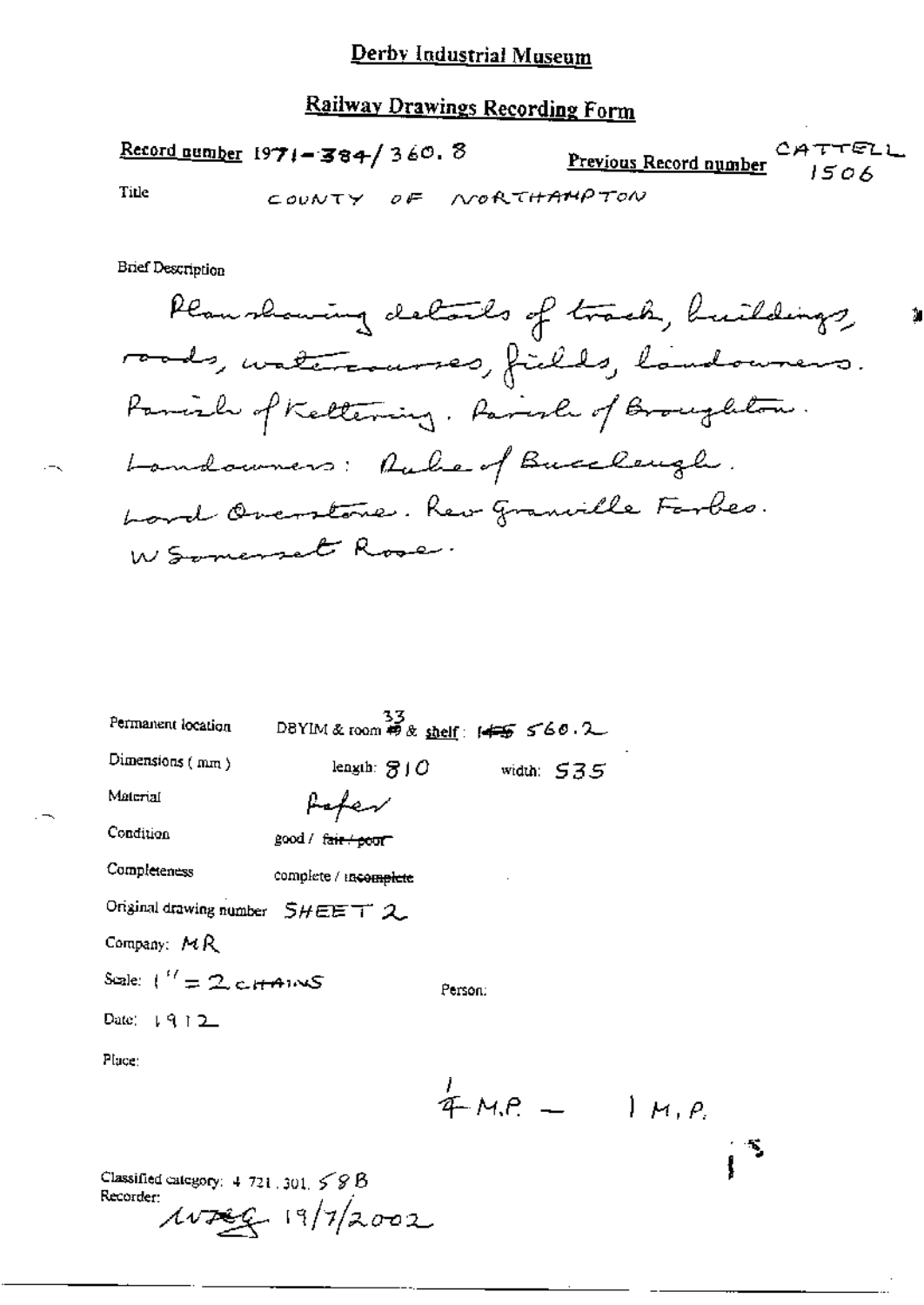# Railway Drawings Recording Form

Record number  $1971 - 384 / 360.9$ CATTELL Previous Record number  $1506$ 

 $\cdot$  ,

- 5

**Brief Description** 

| Permanent location                                | 33<br>DBYIM&room の& <u>sheif</u> : イヤラ ゞ60.2_ |         |            |                    |
|---------------------------------------------------|-----------------------------------------------|---------|------------|--------------------|
| Dimensions (mm)                                   | length: SIO                                   |         | width: 535 |                    |
| Material                                          |                                               |         |            |                    |
| Condition                                         | good / la <del>ir / poor</del>                |         |            |                    |
| Completeness                                      | complete / incomplete                         |         |            |                    |
| Original drawing number $SHEET = 3$               |                                               |         |            |                    |
| Company: MR                                       |                                               |         |            |                    |
| Scale: $U' = 2$ correnors                         |                                               | Регуол: |            |                    |
| Date: $1912$                                      |                                               |         |            |                    |
| Place:                                            |                                               |         |            |                    |
| New Craneley                                      |                                               |         |            | $1 M.P. - 14 M.P.$ |
| Classified category: $4.721.301.586$<br>Recorder: | $107996$ $19/7/2002$                          |         |            |                    |

 $\mathbb{F}_2$ 

 $\stackrel{\ast}{\rightarrow} \blacktriangleright$  .

 $\ddot{\phantom{a}}$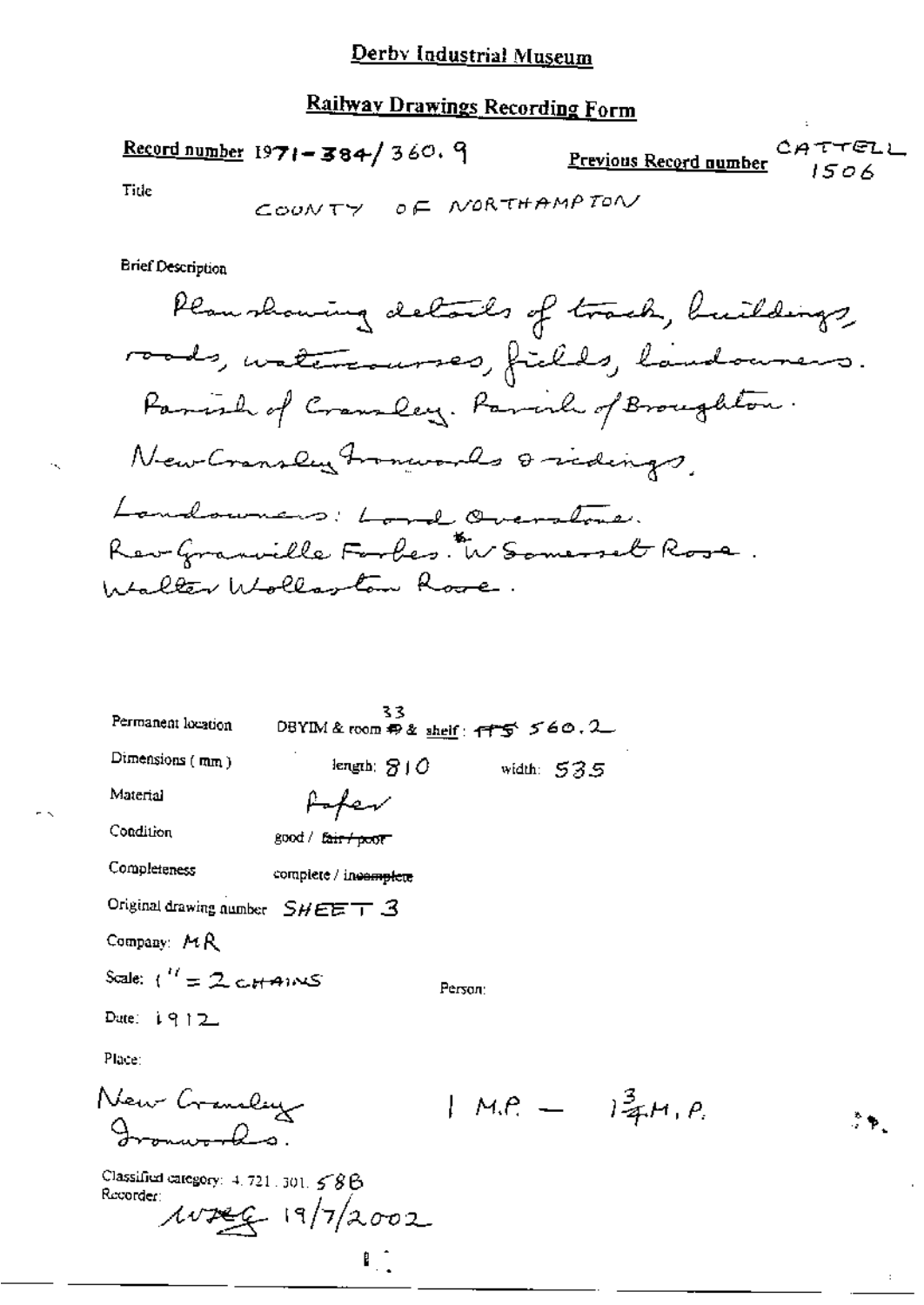# Railway Drawings Recording Form

Record number  $1971 - 384 / 360.10$ CATTELL Previous Record number  $1506$ 

Title

 $\bar{\mathcal{E}}$ 

 $\overline{\phantom{a}}$ 

 $\sigma_{\rm DM}$ 

Å,

**Brief Description** 

| Permanent location                                                                                   | 33<br>DBYIM&room ╇& <u>shelf</u> : 14万 560 , 2 |         |              |                     |
|------------------------------------------------------------------------------------------------------|------------------------------------------------|---------|--------------|---------------------|
| Dimensions (mm)                                                                                      | length: $7/0$                                  |         | width: $535$ |                     |
| Material                                                                                             |                                                |         |              |                     |
| Condition                                                                                            | good / f <del>air / pour</del>                 |         |              |                     |
| Completeness                                                                                         | complete / incomplete                          |         |              |                     |
| Original drawing number SHEET4-                                                                      |                                                |         |              |                     |
| Company: $H R$                                                                                       |                                                |         |              |                     |
| Scale: $\binom{17}{7}$ $\approx$ $\frac{1}{2}$ $\approx$ $\frac{1}{2}$ $\approx$ $\approx$ $\approx$ |                                                | Person: |              |                     |
| Date: $1912$                                                                                         |                                                |         |              |                     |
| Place:                                                                                               |                                                |         |              |                     |
|                                                                                                      |                                                |         |              | $144$ M.P. - 22M.P. |

Classified category: 4.721.301. 588<br>Recorder:<br> $\mu v = 19/7/2002$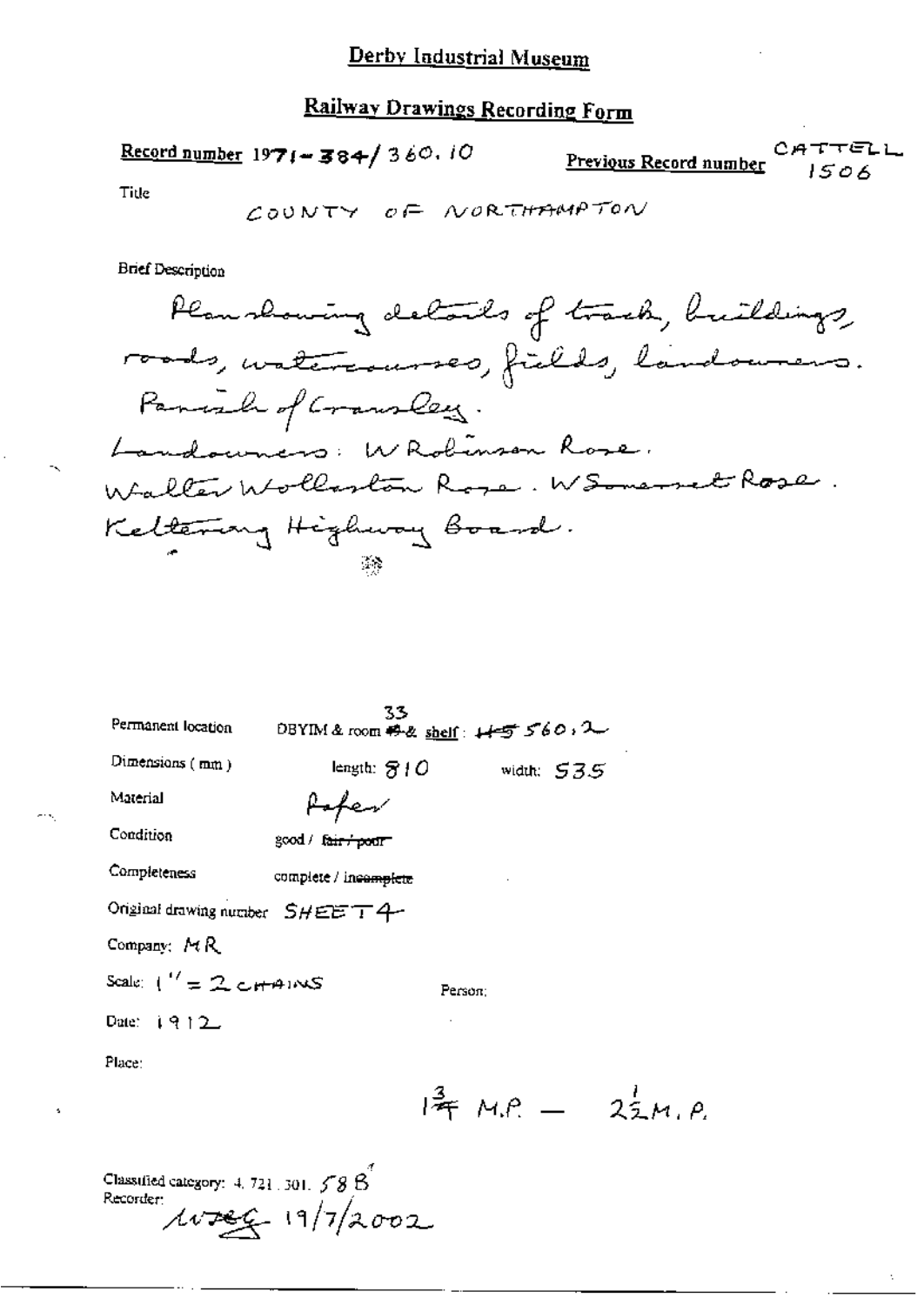# Railway Drawings Recording Form

Record number  $1971 - 384 / 360$ . 11 CATTELL Previous Record number  $1506$ Tide COUNTY OF NORTHAMPTON

**Brief Description** 

 $\sim$ 

| Permanent location                | 33<br>DBYIM & room $P \&$ shelf: $L \rightarrow S$ 560.2 |         |              |                           |
|-----------------------------------|----------------------------------------------------------|---------|--------------|---------------------------|
| Dimensions (mm)                   | length: $\mathcal{B}$ $\mathfrak{f}$ $C$                 |         | width: $535$ |                           |
| Material                          | foter                                                    |         |              |                           |
| Condition                         | good / fair + poof"                                      |         |              |                           |
| Completeness                      | complete / incomplete                                    |         |              |                           |
| Original drawing number $SHEETS$  |                                                          |         |              |                           |
| Company: MR                       |                                                          |         |              |                           |
| Scale: (''=ユ <sub>ヒけ</sub> ゅハヘヒS' |                                                          | Person: |              |                           |
| Date: $\sqrt{9}$   2              |                                                          |         |              |                           |
| Place:                            |                                                          |         |              |                           |
|                                   |                                                          |         |              | $2^{1}_{2}M.P. = 34 M.P.$ |

Classified category: 4, 721, 301,  $59B$ <br>Recorder:  $\mu v$ zec 19/7/2002